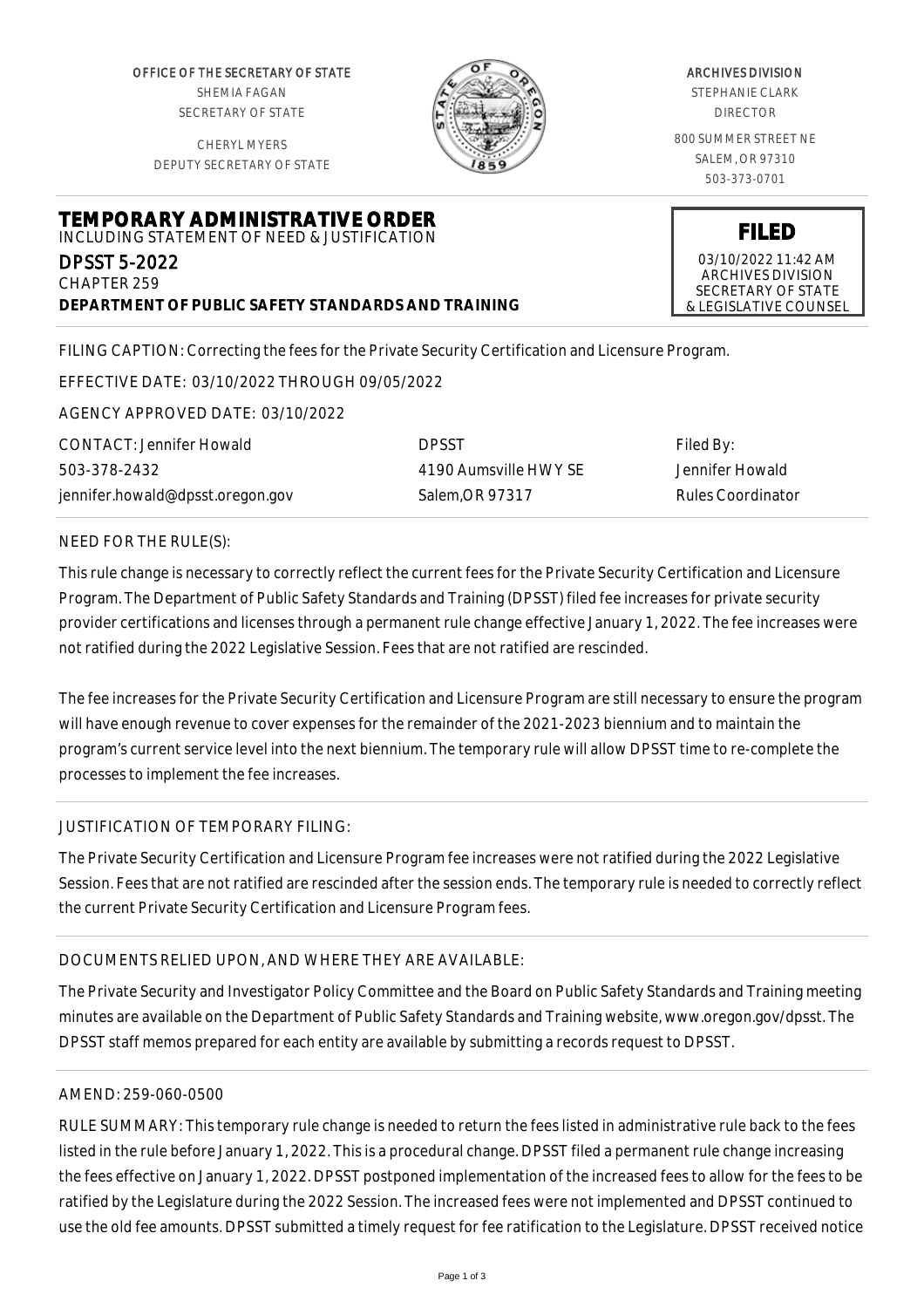from the Legislative Fiscal Office that the fee increases would not move forward in the 2022 session because there were timing difficulties in getting them all the way through the process. Fees that are not ratified during a legislative session are rescinded.

The fee increases for the Private Security Certification and Licensure Program are still necessary to ensure the program will have enough revenue to cover expenses for the remainder of the 2021-2023 biennium and to maintain the program's current service level into the next biennium. DPSST will submit a new proposed rule change to re-complete the process for the fee increases.

CHANGES TO RULE:

259-060-0500 Fees and Payments ¶

(1) Payments.¶

(a) The Department accepts business checks, money orders, cashier's checks, and credit cards approved by the Department. Credit card payments may require submission of additional verification information as designated by the Department. The Department does not accept personal checks or cash.¶

(b) Fees for certification or licensure are due at the time of application.¶

(c) Amounts due to the Department for fees or penalties are non-refundable and non-transferable.¶

(d) Applicants who choose to withdraw their application or fail to complete the application process forfeit their application fees.¶

(2) The application fees charged by the Department for each 2-year private security provider certification and license are:¶

(a) Alarm Monitor Private Security Professional Certification - \$7865;¶

(b) Armed Private Security Professional Certification - \$7865;¶

(c) Event and Entertainment Private Security Professional Certification - \$7865;¶

(d) Unarmed Private Security Professional Certification - \$7865;¶

(e) Alarm Monitor Private Security Instructor Certification - \$10890;¶

(f) Unarmed Private Security Instructor Certification - \$13590;¶

(g) Private Security Firearms Instructor Certification - \$10890;¶

(h) Supervisory Manager License - \$10075. At the time of application, a Supervisory Manager may apply for the Unarmed Private Security Professional Certification without an additional certification fee;¶

(i) Executive Manager License - \$312250. At the time of application, an Executive Manager may apply for the Unarmed Private Security Professional Certification without an additional certification fee; and¶

(j) Fingerprint Criminal History Check Fee - The current fee for processing a fingerprint criminal history check may be obtained from the Department. This fee is to recover the costs of administering the fingerprint check through the Oregon State Police and the Federal Bureau of Investigation. This fee is separate from and does not apply to any fees charged by a fingerprinting services vendor. An additional fee will be charged for the third submittal of fingerprint cards when rejected for filing by the FBI.¶

(3) Other administrative fees charged by the Department include:¶

(a) Late Renewal Fee - \$3025. A late fee is required when the Department receives an application for renewal after the expiration date;¶

(b) Non-sufficient Funds (NSF) Penalty Fee - \$25;¶

(c) Duplicate or Replacement Certification or License Fee - \$240;¶

(d) Armed Upgrade Fee - \$250. An armed upgrade adds the armed private security professional certification to the applicant's existing two-year certification period for the unarmed private security professional certification. The armed upgrade fee applies to applications for armed private security professional certification received by the Department within 18 months of the issuance of the unarmed private security professional certification;¶ (e) DPSST Range Fee (Private Security Firearms Instructor Course). The current range fee may be obtained from the Department;¶

(f) DPSST Handgun Instructor Development Course Fee - The current course fee may be obtained from the Department; and¶

(g) Training Accreditation Fees. The accreditation process includes an application fee and an evaluation fee. The current accreditation process fees may be obtained from the Department.¶

(4) If the Department receives payment of any fees or penalty by check and the check is returned to the Department as a non-sufficient funds (NSF) check, the payer of the fees or penalty will be assessed an NSF penalty